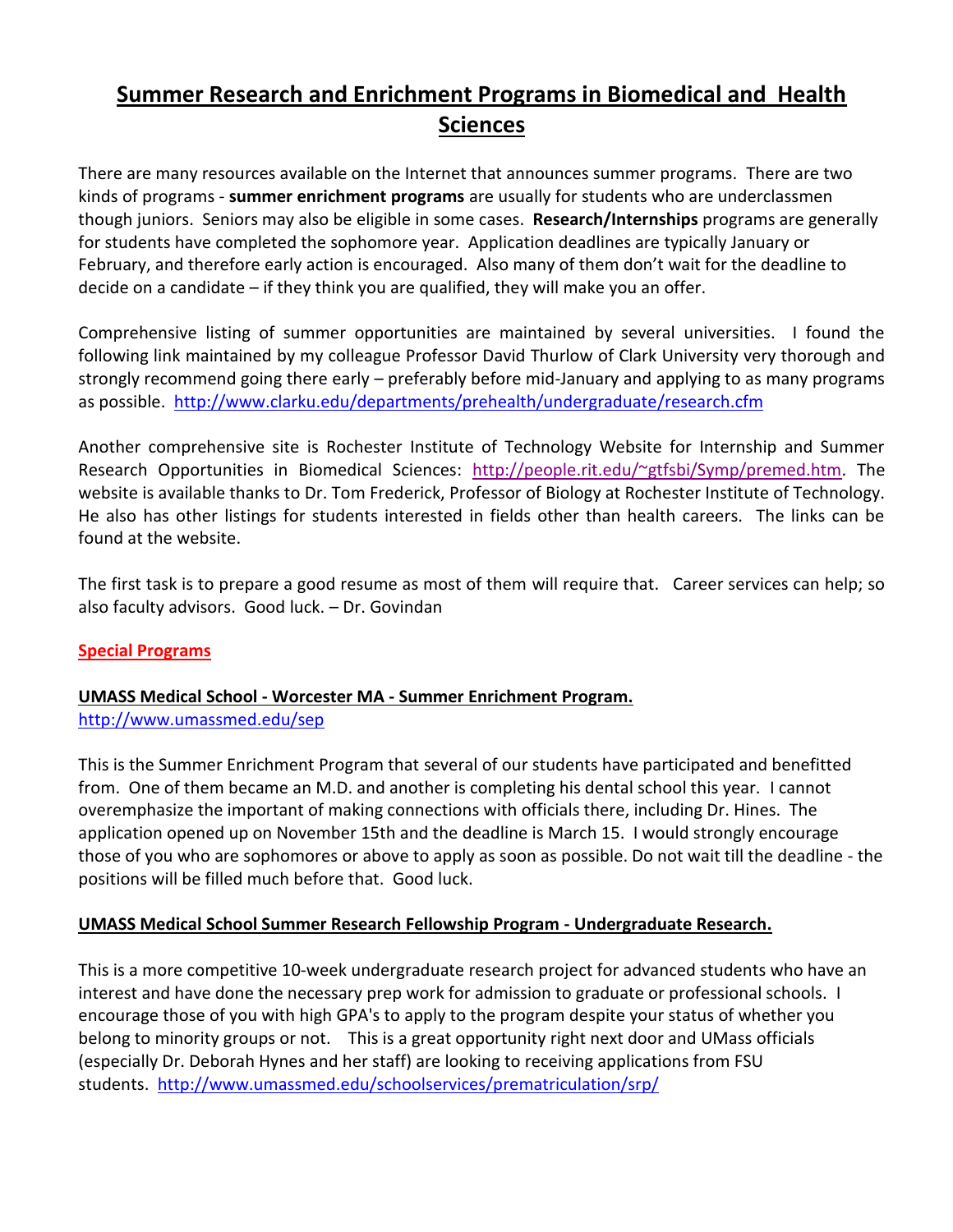### **Massachusetts Life Sciences Center Internship Challenge Program**

The Life Sciences Internship Challenge is a workforce development program focused on enhancing the talent pipeline for life sciences companies in Massachusetts.

**The program will provide and fund internships for an estimated 300 college students and recent graduates who are considering career opportunities in the life sciences.** Host companies will commit to providing a dedicated mentor and meaningful internship opportunity that relates to the academic focus of eligible students. Studies have shown the value and necessity of providing students with internships, and we hope that this opportunity to explore a career path will enhance the students' academic training. The Center is offering to reimburse companies (with 100 or fewer employees) for intern stipends of up to \$7,200 for students selected through the program.

Any student enrolled in a Massachusetts college or university is eligible to apply, provided that they meet the following eligibility requirements:

- 4-year college or university students must have or will complete(d) at least their sophomore year the semester before the internship, or have graduated within the past year.
- 2-year/Community College students must be enrolled in an Associate's Degree or Certificate program or completed one within the past year.
- Graduate students must be enrolled in a Master's Degree program or received their Master's Degree within the past year. PhD candidates are not eligible.
- For further details regarding this program, please visit their website: [www.masslifesciences.com/grants/challenge.html](http://r20.rs6.net/tn.jsp?llr=crabxyiab&et=1109096431743&s=3564&e=001Ree7aKpOZ9LAEwDfOqpY33ECKkB80jpasUC_lK7qqCEqBEIP8yyYWju7OH8BQ6F31t-2x42RpB6nZCmB6AEepsqKiztBOR0protRAssNjZu2LRoE-Xc2b69dgaZM4eQYBMCIIWjefsHfxKKZsNCAnyIP3QNMhVqG)

*SMDEP* **(Summer Medical and Dental Education Program),** funded by the Robert Wood Johnson Foundation and administered by AAMC and ADEA , sponsors free 6-week summer programs at over a dozen universities/research centers. Se[e http://www.smdep.org](http://www.smdep.org/)

# **Summer Undergraduate Research Opportunities at the Case Western Reserve University School of Medicine in Cleveland, Ohio.**

# [http://casemed.case.edu/admissions/research/summer\\_programs.cfm](http://casemed.case.edu/admissions/research/summer_programs.cfm)

The web site has links to numerous research opportunities at various affiliated hospitals and research centers. Specific questions about a research opportunity should be sent directly to the program's office. One of our students had gone to this program and found it very interesting and beneficial.

## **Des Moines University's second annual free summer enrichment program.**  <http://www.dmu.edu/healthpass/>

### **The Ohio University College of Osteopathic Medicine (OU-COM)** will again host the **Summer Scholars Program** on the Ohio University campus. The Summer Scholars Program is an outstanding six week experience that emulates what a first year medical student will encounter relative to academic course work and rigor. The six week program includes course work in gross anatomy (including cadaver dissection), immunology, biochemistry, histology, integrated biomedical science, an introduction to case based learning, and exposure to osteopathic practices and principles, as taught by the OU-COM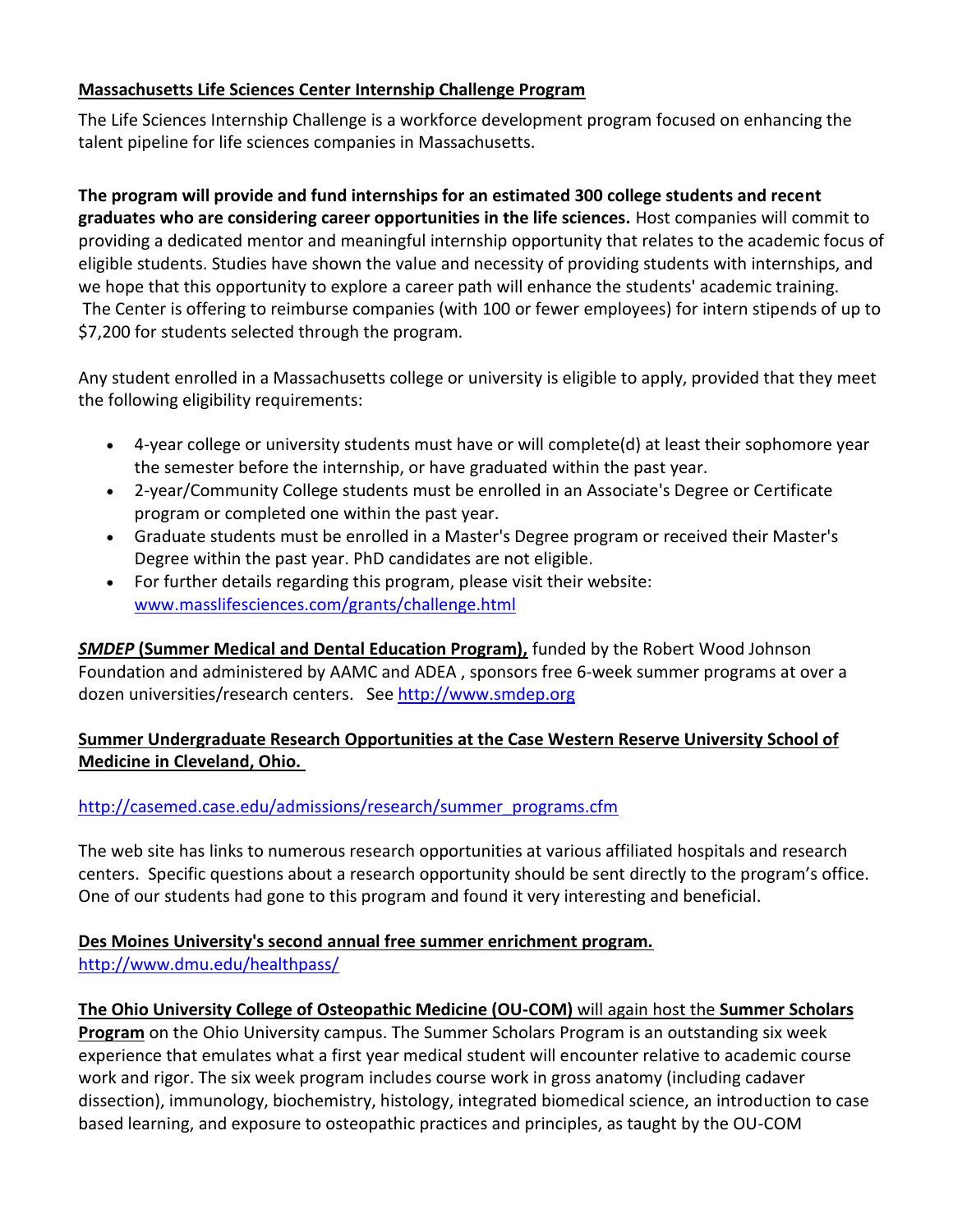faculty. The program also includes clinical shadowing experiences, an overview of research at the medical school and workshops on study skills and time management. The program provides room and board, a modest living allowance, a travel allowance to assist getting to and from the program and the potential for a guaranteed interview for the next years entering class to those that are eligible. Preference is given to rising seniors and students belonging to minority or disadvantaged backgrounds. Detailed information, eligibility requirements, and application materials can be obtained by going to the Summer Scholars web site at [www.oucom.ohiou.edu/SummerScholars](http://www.oucom.ohiou.edu/SummerScholars) . **The application deadline is March 1**. If you have any questions about the program, please contact the OU-COM Admissions Office at 800-345-1560.

# **Gateways to the Laboratory Summer Program in New York City**

- Ideal for students who wish to pursue the combined MD-PhD degree (this program is run by the Tri-Institutional MD-PhD Program).
- 10 weeks of independent research at either Weill Cornell Medical College, Memorial Sloan-Kettering Cancer Center or The Rockefeller University (all in NYC).
- Present & participate in weekly journal clubs
- Scrub into surgeries at New York Presbyterian Hospital.
- Give an oral, written and poster presentation of your research in front of your family (who are flown in for the event), friends and colleagues.
- Receive on going mentorship by your "Big Sib" (a current MD-PhD student), as well as weekly meetings with the Program's leadership.
- Receive a stipend of \$4,300 (minus the cost of housing).

For further information (including eligibility) and an on-line application, please visit our website: <http://www.med.cornell.edu/mdphd/summerprogram/>

Please note the application deadline is **February 1**.

# **Nebraska Summer Research Program**

Nebraska Summer Research Program is at University of Nebraska-Lincoln. The program offers students an excellent opportunity to hone research skills and to experience life as a graduate student. Students will enhance their academic resume, work closely with faculty and peers, and have fun with social and professional development activities, all while receiving numerous benefits. Students historically underrepresented in graduate education are especially encouraged to apply. Due to funding restrictions, participation is limited to U.S. citizens or permanent residents.

All programs for 2015 are listed at<http://www.unl.edu/summerprogram>and include projects in Applied Mathematics, Bioenergy Systems, Biomedical Engineering, Chemistry, Earth and Atmospheric Sciences/Water Resources, Minority Health Disparities, Nanohybrid Materials and Algal Biofuels, Redox Biology, and Virology. The online application makes it easy for students to apply. Priority review of applications begin on **February 1.**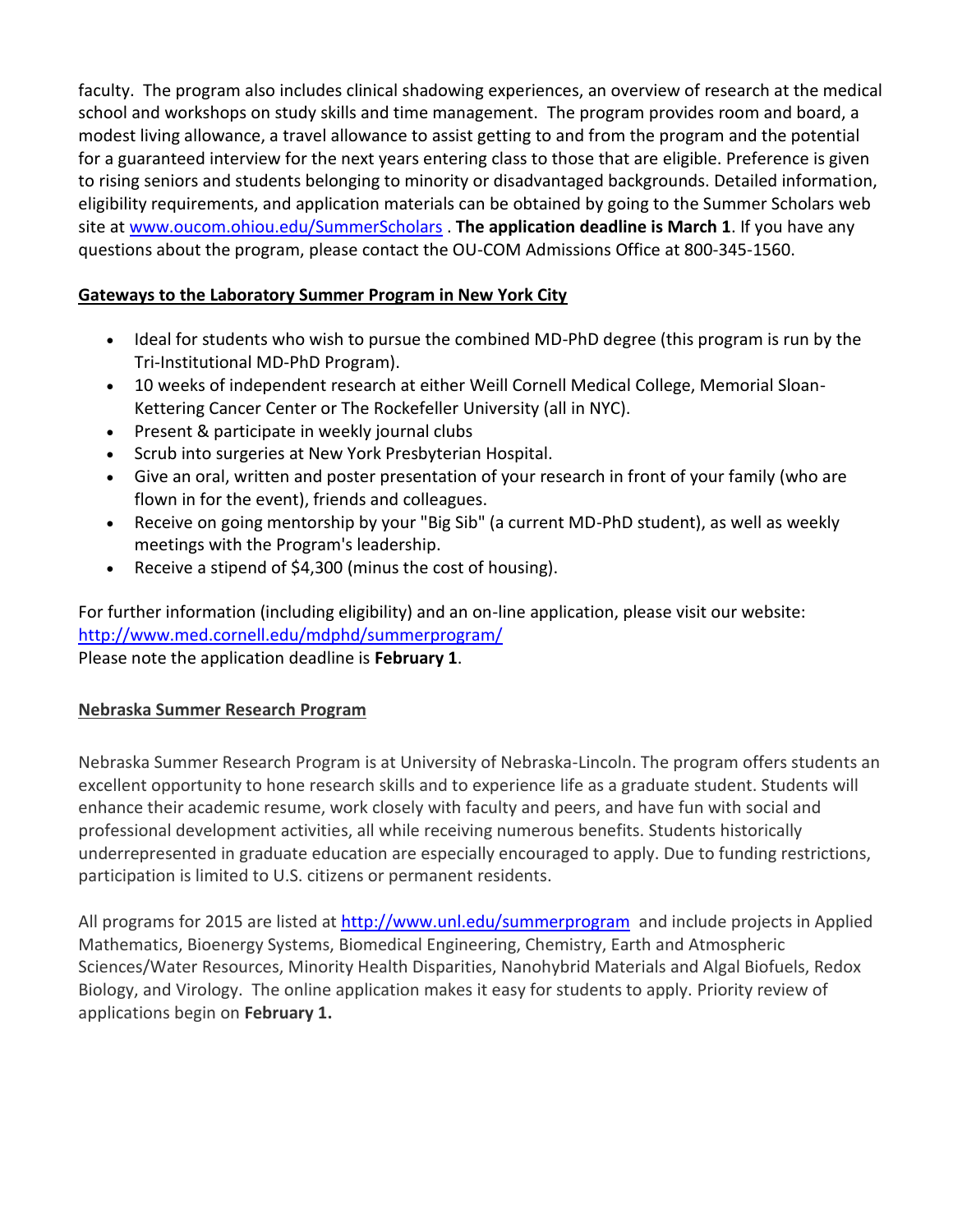#### **Other Pre-Medical Programs**

Many of these programs give preference to minority, disadvantaged, and first-generation college students (economically and educationally).

Caltech Pasadena- Minority Undergraduate Research Fellowships (MURF[\)](http://www.its.caltech.edu/~murf/) [http://sfp.caltech.edu/programs](http://www.its.caltech.edu/~murf/)

Cornell Graduate School Minority Program Internship for Under-Represented Minority College Students [weill.cornell.edu/gradschool/summer/index.html](http://biomedsci.cornell.edu/graduate_school/html/14805.cfm)

Cornell-Travelers Fellowship for Minorities (Premedical Summer Research Program[\)](http://www.med.cornell.edu/education/programs/tra_sum_res.html?name1=Travelers+Summer+Research+Fellowship+Program&type1=2Active) [www.med.cornell.edu/education/programs/tra\\_sum\\_res.html?name1=Travelers+Summer+Research+Fel](http://www.med.cornell.edu/education/programs/tra_sum_res.html?name1=Travelers+Summer+Research+Fellowship+Program&type1=2Active) [lowship+Program&type1=2Active](http://www.med.cornell.edu/education/programs/tra_sum_res.html?name1=Travelers+Summer+Research+Fellowship+Program&type1=2Active) 

Harvard University: Project Success: Opening the Door [to Biomedical Careers \(College Program\):](http://www.mfdp.med.harvard.edu/college/project_success/index.htm) <https://mfdp.med.harvard.edu/dcp-programs/college>

Howard University Advanced Health Careers Enrichment Program: [http://healthsciences.howard.edu/education/schools-and-academics/pharmacy/center](http://healthsciences.howard.edu/education/schools-and-academics/pharmacy/center-excellence/components/summer-enrichment)[excellence/components/summer-enrichment](http://healthsciences.howard.edu/education/schools-and-academics/pharmacy/center-excellence/components/summer-enrichment)

[http://healthsciences.howard.edu/education/schools-and-academics/pharmacy/center](http://healthsciences.howard.edu/education/schools-and-academics/pharmacy/center-excellence/components/summer-enrichment/advanced-college)[excellence/components/summer-enrichment/advanced-college](http://healthsciences.howard.edu/education/schools-and-academics/pharmacy/center-excellence/components/summer-enrichment/advanced-college)

Illinois College of Optometry: Focus on Your Future <http://www.ico.edu/admissions/events-for-prospective-students/focus-on-your-future/>

Massachusetts General Hospital: Summer Research Trainee Program (SRTP) <http://www.massgeneral.org/mao/education/internship.aspx?id=5>

Medical College of Wisconsin: Summer Research Training Program [http://www.mcw.edu/Diversity-](http://www.mcw.edu/Diversity-Programs.htm?DocID=197951#.VHzEs7Eo7IU)[Programs.htm?DocID=197951#.VHzEs7Eo7IU](http://www.mcw.edu/Diversity-Programs.htm?DocID=197951#.VHzEs7Eo7IU)

Michigan State University College of Human Medicine (MSU-CHM): Premedical Achievement Program (PMAP) [www.mdadmissions.msu.edu](http://www.mdadmissions.msu.edu/)

The Ohio State University: I-DOC. Summer program for pre-optometry students [optometry.osu.edu/IDOC](http://optometry.osu.edu/IDOC)

Ohio University College of Osteopathic Medicine: Summer scholars program [www.oucom.ohiou.edu/SummerScholars](http://www.oucom.ohiou.edu/SummerScholars)

**Ohio State University – SUCCESS Program.** We are trying to get the word out about SUCCESS, as one of the goals of the program is to get diverse students into the biomedical research pipeline. I will attach to this note our flyer, or students can be directed to the SUCCESS website, [http://go.osu.edu/success.](http://go.osu.edu/success) Students get housing and a \$4000 stipend. Plus...we will cover the cost of up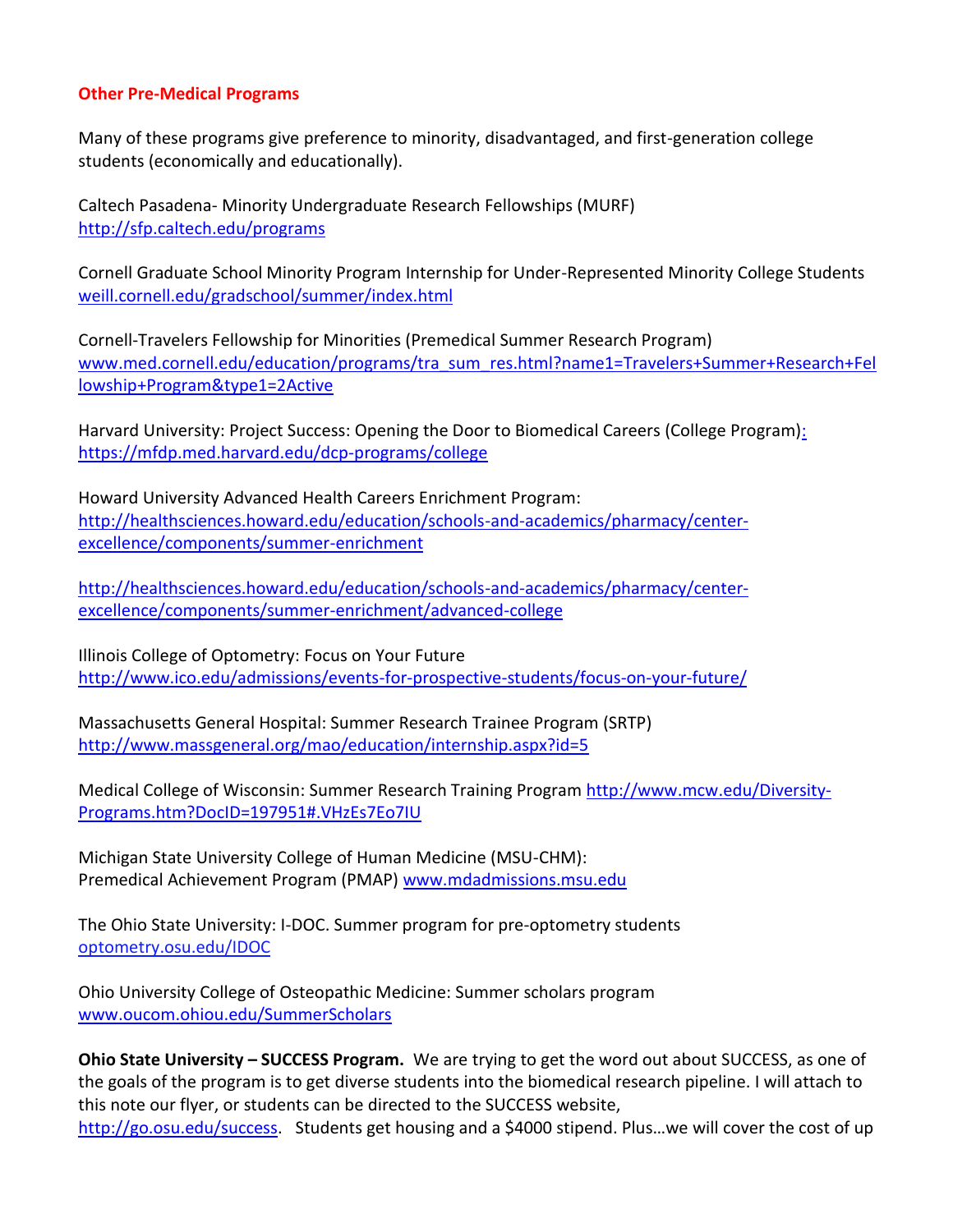to 2 parents to attend the end-of-summer celebration and research presentation by the students. The application for the program is already up on the website, and apps are due by March 1.

Rutgers University: Project Learn [www.ihhcpar.rutgers.edu/projectlearn/](http://www.ihhcpar.rutgers.edu/projectlearn/)

Stanford University School of Medicine- Health Careers Opportunity Program (HCOP): [http://med.stanford.edu/summer\\_programs/](http://med.stanford.edu/summer_programs/)

UCLA Premedical Enrichment Program (UCLA PREP) <http://www.medstudent.ucla.edu/offices/aeo/prep.cfm>

University of California, Berkeley: Opto-Cam[p](http://optometry.berkeley.edu/opt_txtpp/admissions/admitoptocamp.html) [optometry.berkeley.edu/opt\\_txtpp/admissions/admitoptocamp.html](http://optometry.berkeley.edu/opt_txtpp/admissions/admitoptocamp.html)

The Ohio State University College of Optometry IDOC Program (Improving Diversity in Optometric Careers) [optometry.osu.edu/IDOC](http://optometry.osu.edu/IDOC)

UNC-CH School of Medicine: The Medical Education Development (MED) Program http://www.med.unc.edu/medprogram/med-program

Summer Academic Enrichment Program (SAEP) at Virginia Commonwealth University (VCU) For all those pre health juniors, seniors and soon to be post baccalaureates, SAEP is an intensive, six week inter professional academic enrichment program designed to enhance the academic preparation of individuals actively pursuing enrollment in a health professions school. See: [www.dhsd.vcu.edu/programs/college/saep.html.](http://www.dhsd.vcu.edu/programs/college/saep.html) Deadline: February 15.

# **Other Summer Research/Internship Programs in the Sciences**

University of Cincinnati College of Medicine- Summer Undergraduate Research Program. <http://med.uc.edu/SURF>

University of Pittsburgh- Summer Premedical Academic Enrichment Program (SPAEP) deadline: March 1 of each year [www.medschool.pitt.edu/future/future\\_03\\_office.asp](http://www.medschool.pitt.edu/future/future_03_office.asp)

Albert Einstein College of Medicine- Summer Research Fellowship Program [www.aecom.yu.edu/home/community\\_programs.asp](http://www.aecom.yu.edu/home/community_programs.asp)

Case Western Reserve- National Institutes of Health/ National Heart, Lung and Blood Institute Summer Research Program for Minorities [www.nhlbi.nih.gov/funding/training/redbook/brtpug.htm](http://www.nhlbi.nih.gov/funding/training/redbook/brtpug.htm)

Creighton University- Summer Research Training Program [www.creighton.edu/hsmaca/summer\\_research\\_training.htm](http://www.creighton.edu/hsmaca/summer_research_training.htm)

Weill Cornell/Rockefeller/Sloan-Kettering: Tri-Institutional MD-PhD Program- Summer Program, Gateways to the Laboratory [www.med.cornell.edu/mdphd/summerprogram](http://www.med.cornell.edu/mdphd/summerprogram)

Dana-Farber – Harvard Cancer Center CURE Program. The DF/HCC Continuing Umbrella of Research